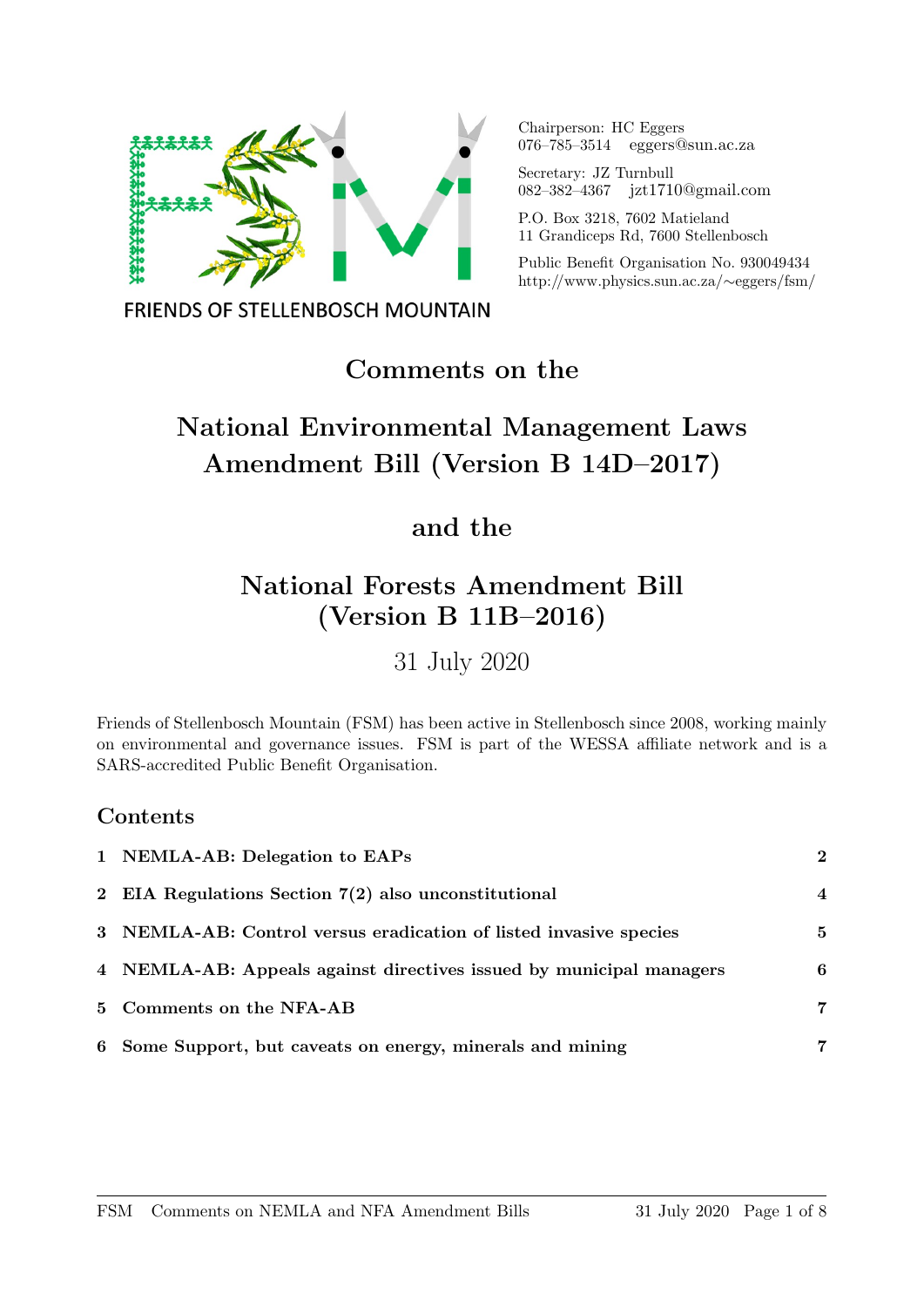#### Abbreviations used in these comments

| <b>NEMLA-AB</b>  | National Environmental Management Laws Amendment Bill,        |
|------------------|---------------------------------------------------------------|
|                  | Version B $14D-2017$                                          |
| $NFA-AB$         | National Forests Amendment Bill, Version B 11B-2016           |
|                  |                                                               |
| NEMA             | National Environmental Management Act 107 of 1998, as pre-    |
|                  | viously amended                                               |
| NEMAQA           | National Environmental Management: Air Quality Act 39 of      |
|                  | 2004, as previously amended                                   |
| <b>NEMA-2008</b> | National Environmental Management Amendment Act 62 of         |
|                  | 2008, as previously amended                                   |
| <b>NEMBA</b>     | National Environmental Management: Biodiversity Act 10 of     |
|                  | 2004, as previously amended                                   |
| <b>NEMICMA</b>   | National Environmental Management: Integrated Coastal         |
|                  | Management Act 24 of 2008, as previously amended              |
| NEMPAA           | National Environmental Management: Protected Areas Act 57     |
|                  | of 2003, as previously amended                                |
| <b>NEMWA</b>     | National Environmental Management: Waste Act 59 of 2008,      |
|                  | as previously amended                                         |
| <b>NFA</b>       | National Forests Act 84 of 1998, as previously amended        |
|                  |                                                               |
| EAP              | Environmental Assessment Practitioner as defined in Section 1 |
|                  | of the NEMA                                                   |

### 1 NEMLA-AB: Delegation to EAPs

1.1 FSM is strongly opposed to the proposed amendment of subsection (2) of Section 24O of NEMA, as set out in Clause  $7(b)$  of the NEMLA-AB. The proposed amendment reads<sup>1</sup>:

(2) The Minister, the Minister responsible for mineral resources, [or] an MEC or an environmental assessment practitioner must consult with every State department that administers a law relating to a matter affecting the environment when such Minister, the Minister responsible for mineral resources or an MEC considers an application for an environmental authorisation.";

- 1.2 Below, we first discuss the technical legalities and will conclude that this proposed amendment is probably unlawful and unconstitutional. We restate in Item 1.10 below that the structural problem underlying the above proposed amendment is the same problem which has led to state capture in South Africa in the past. In Section 2 below, we conclude that the corresponding section in the 2017 EIA Regulations is also probably unlawful.
- 1.3 An environmental assessment practitioner (EAP) is a commercial juristic person and not an organ of state: Section 1 of the NEMA defines an EAP as the individual responsible for the planning, management, coordination or review of environmental impact assessments, strategic environmental assessments, environmental management programmes or any other appropriate environmental instruments introduced through regulations.

 $1$ As usual, proposed amendments are shown as <u>underlined text</u>, proposed exclusions shown in [square brackets]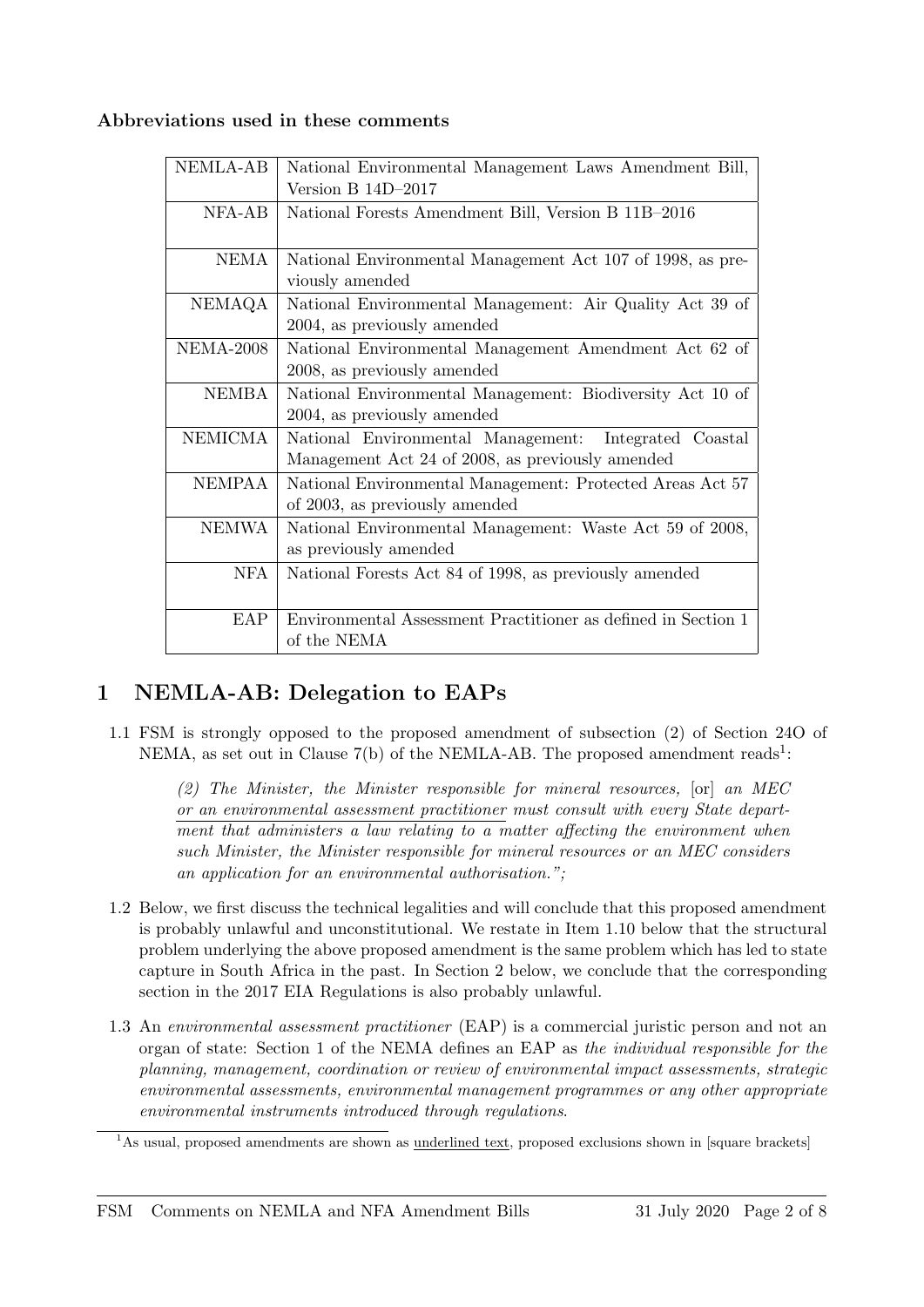- 1.4 The above proposed amendment would therefore, if passed, delegate powers and competencies to a juristic person who is not an executive organ of state and not employed by such organ of state nor directly answerable to an organ of state.
- 1.5 The separation of powers between organs of state and juristic entities outside of the state is sacrosanct in law. The proposed amendment would therefore seem to be unlawful and unconstitutional. In particular:
	- 1.5.1 Section 238 of the Constitution of the Republic of South Africa grants powers of delegation only by one organ of state to another organ of state:

238 Agency and delegation An executive organ of state in any sphere of government may  $-$  (a) delegate any power or function that is to be exercised or performed in terms of legislation to any other executive organ of state, provided the delegation is consistent with the legislation in terms of which the power is exercised or the function is performed; or (b) exercise any power or perform any function for any other executive organ of state on an agency or delegation basis.

1.5.2 Unlike the proposed amendment, Section 99 of the NEMBA does maintain the clean distinction between organs of state and non-state personae:

> (1) Before exercising a power which, in terms of a provision of this Act, must be exercised in accordance with this section and section  $100$ , the **Minister** must follow an appropriate consultative process in the circumstances. (2) The **Min**ister must, in terms of subsection  $(1) - (a)$  consult all Cabinet members whose areas of responsibility may be affected by the exercise of the power; (b) in accordance with the principles of co-operative governance set out in Chapter 3 of the Constitution, consult the MEC for Environmental Affairs of each province that may be affected by the exercise of the power; and  $(c)$  allow public participation in the process in accordance with section 100.

Note the absence of reference to non-state personae. Clearly, it is the **Minister** and his department who are to carry out consultations. Section 99 of the NEMBA makes no provision for delegation to entities which are not organs of state. Put differently, an environmental assessment practitioner is not a competent authority as per Section 1 of the NEMBA.

- 1.5.3 Also relevant are Sections 42, 42A and 42B of NEMA itself dealing with powers of delegation. All three sections make no mention delegation of powers to non-organs of state. Under the entire NEMA suite of laws, delegations of power are limited strictly to the hierarchy of state departments and governmental entities.
- 1.6 Related reasons for FSM opposition to the proposed amendment are:
	- 1.6.1 The separation of powers between organs of state and private commercial entities must necessarily imply prohibition of delegation of state powers to non-state juristic persons: decisions must be based on legislation and policy as approved by Parliament and not directly influenced by commercial interest of private entities.
	- 1.6.2 That general principle must, of course be applied also to the specific instantiation at hand, the environmental assessment practitioner (EAP). An EAP is a freelance commercial agent who has to earn his keep. While he may sign statements of moral or intellectual independence (see e.g. S1 and  $S13(1)(a)$  in the 2017 EIA Regulations), he is in practice dependent economically on those commercial entities which engage him, the so-called proponent and applicant. Both the EAP and subcontracted specialists are paid by the applicant for an environmental authorisation and is therefore beholden to the applicant,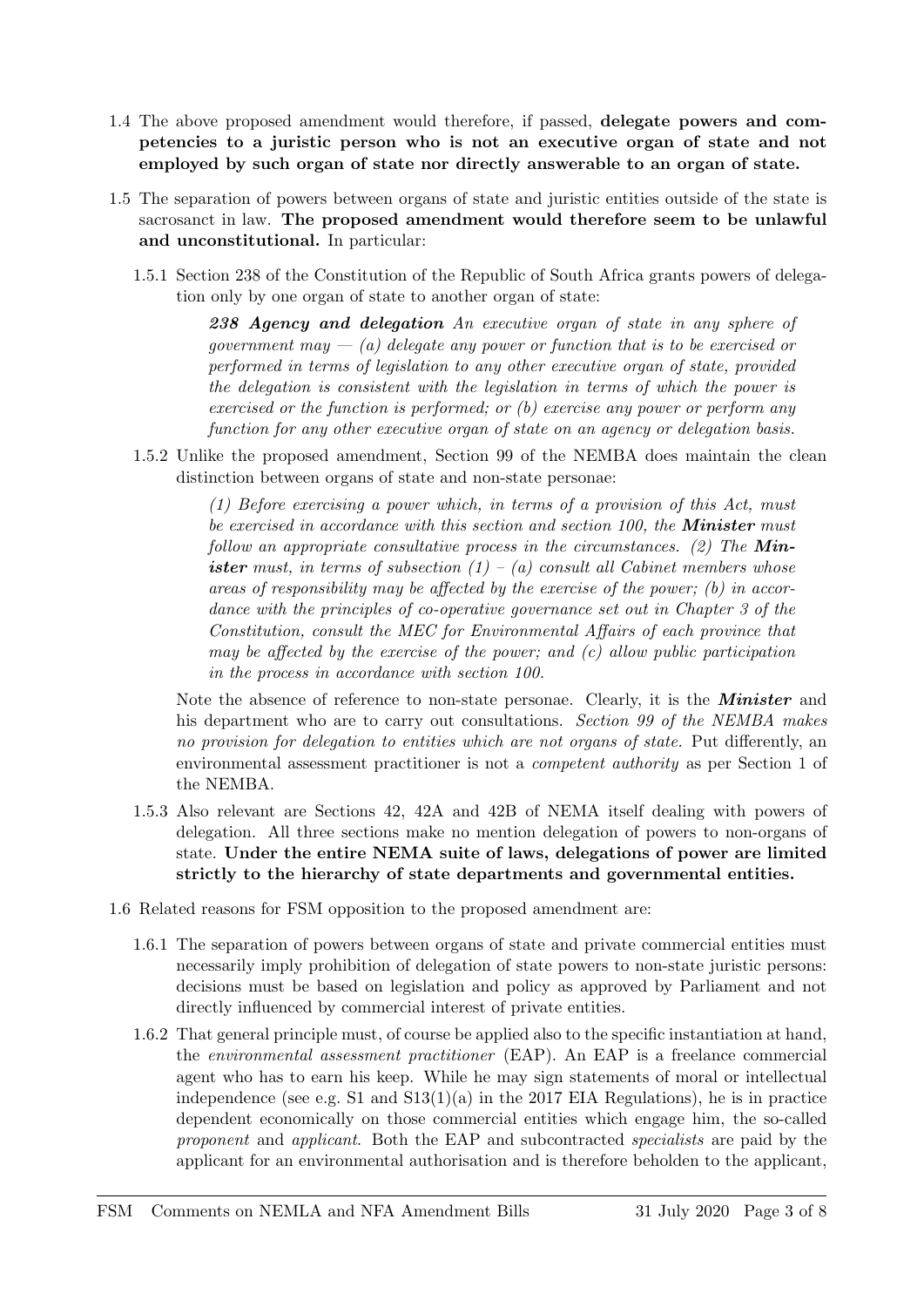even to the extent that the implicit threat exists that an EAP who recommends that the environmental authorisation be denied would not be employed again.

- 1.6.3 In practical terms, consultations performed by an EAP would hence run the multiple risks of
	- i. significant narrowing of the scope of consultations, as determined by the whims and needs of the EAP,
	- ii. filtering by the EAP of questions asked and responses obtained from other State departments, and
	- iii. *reduced insight* on the part of the Minister, MEC and his state employees of the underlying issues involved in a particular application for environmental authorisation.
- 1.6.4 As already stated, however, the practicalities and economics of involving EAPs in conducting intergovernmental consultations are irrelevant once the main problem of delegation of governmental powers to nongovernmental entities are recognised.
- 1.7 The proper way to address a shortage of capacity in governmental departments is not to involve EAPs but to increase the capacity of governmental environmental agencies by appointing competent persons, even former EAPs, to serve in governmental departments where they may lawfully carry out the intrastate consultations and delegations laid out by the law.
- 1.8 To repeat and to anticipate possible misunderstandings: The problem lies not in the consultation itself, not in the fact that an EAP may and should consult various organs of government; of course he should. The problem lies in the blurring of powers and responsibilities, in the fact that the EAP is not an organ of state himself and has neither then legal mandate nor the authority nor the responsibility of an organ of state. For this reason, the "internal" consultations between different organs of state and the "external" consultations between an EAP and different organs of state are qualitatively different. Both "internal" and "external" modes of consultation are acceptable and legal, but "external" bodies may not be granted the powers of "internal" organs of state. "External" consultations may not replace "internal" ones.
- 1.9 To anticipate yet another misinterpretation: Of course organs of state may and should make use of external consultants. Such external consultants, including EAPs, have valuable contributions to make. However, they may not become a cog in the machinery of intra-state consultations themselves. The boundaries between intra-state and consultant-state consultations are important. They may not be blurred.
- 1.10 State capture, as experienced by South Africa in the past ten years and now being investigated, is based on exactly the same mechanism as that being proposed in the amendment to Section 24O of the NEMA: a private for-profit entity insiduously becomes part of the state machinery itself rather than being kept at arm's length.

### 2 EIA Regulations Section 7(2) also unconstitutional

- 2.1 The objections and criticisms pertaining to the proposed amendment of subsection (2) of Section 24O of NEMA, as set out in Clause 7(b) of the NEMLA-AB, have implications also for the corresponding Environmental Impact Assessment Regulations.
- 2.2 Section 7(2) of the 2017 EIA Regulations (GN 326, Govt Gazette 40772) reads (emphasis is ours):

 $7(2)$  The competent authority or EAP must consult with every organ of state that administers a law relating to a matter affecting the environment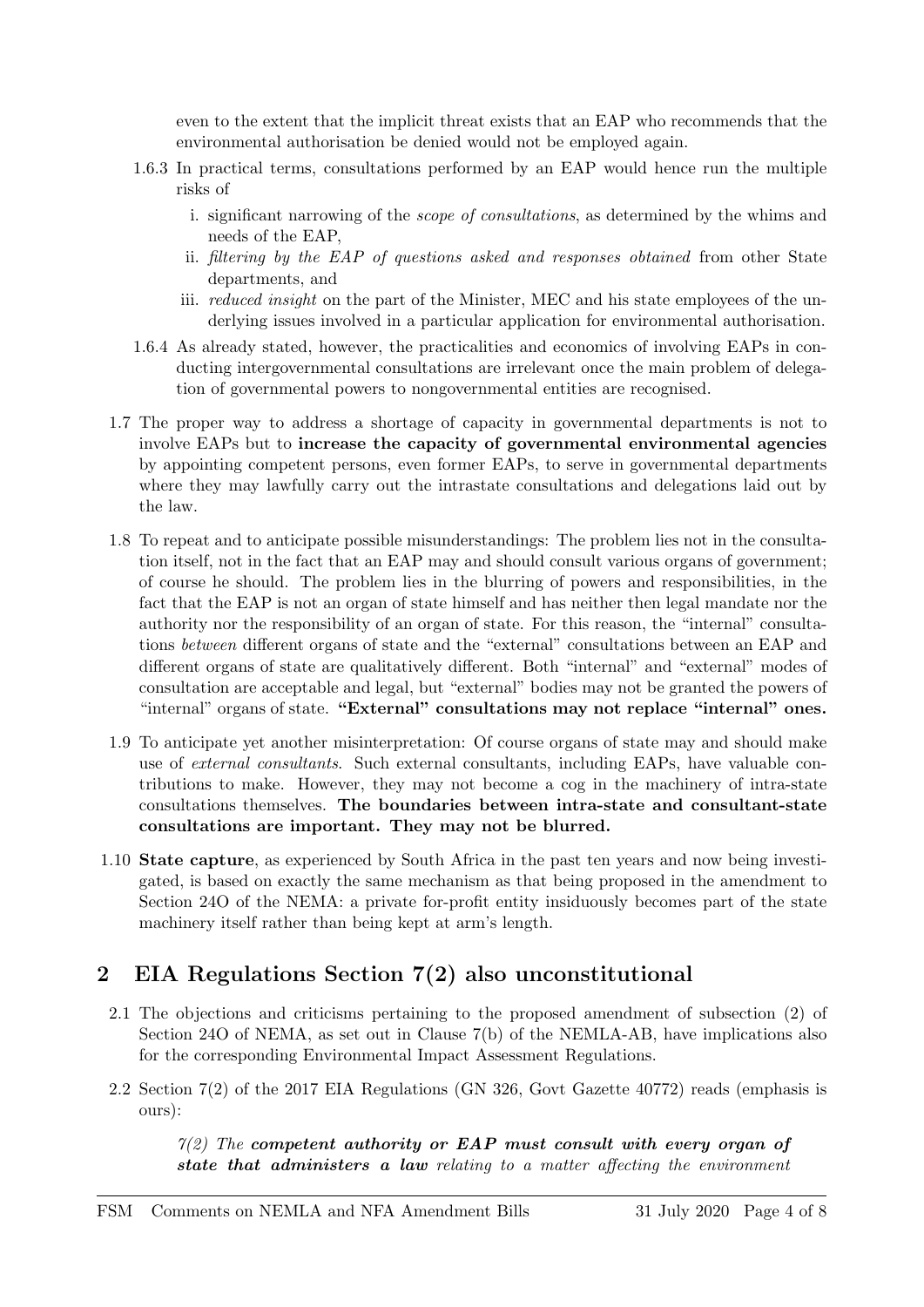relevant to that application for an environmental authorisation when such competent authority considers the application and unless agreement to the contrary has been reached the EAP will be responsible for such consultation.

- 2.3 Note the close resemblance in wording between the EIA Regulation 7(2) and the proposed NEMA Section 24O amendment. Note that this wording is not problematic as long as it pertains to strictly "external" consultations between an organ of state and an EAP, but that it becomes state capture if it is interpreted as empowering the EAP to insert himself into the mandatory intra-state consultation process. The EAP may talk to everyone, but the organs of state must by law carry our their own independent consultations anyway, without the EAP in attendance or copied into emails.
- 2.4 It now becomes important that the proposed amendments to the NEMA in the form of NEMLA-AB fall into the same year 2017 as the 2017 EIA Regulations. It is therefore clear that the above Section 7(2) of these Regulations was approved years before the relevant amendment of the NEMA itself had been tabled in the House and NCOP in 2019 and 2020.
- 2.5 In this light, it would now appear as if the proposed amendment of the NEMA is an attempt at a post facto justification of the above Regulation S7(2). In other words, the Regulations appear to be motivating the Act amendment, and not the other way around. The tail is wagging the dog.
- 2.6 As we have demonstrated in Section 1, the delegation of state powers and responsibilities to an EAP is probably unconstitutional and certainly in conflict with good governance. We conclude that Section 7(2) of the 2017 EIA Regulation or any successor is likewise unconstitutional and must be amended as soon as possible to clarify the distinctions. For example, a sanitised Section 7(2) could read

 $7(2)$  The competent authority  $\theta$  and EAP must consult with every organ of state that administers a law relating to a matter affecting the environment relevant to that application for an environmental authorisation when such competent authority considers the application and unless agreement to the contrary has been reached the EAP will be responsible for such consultation.

### 3 NEMLA-AB: Control versus eradication of listed invasive species

- 3.1 FSM supports the revised definitions of the terms control and eradicate in Section 1 of the NEMBA, as per amendments set out in Clause 41 of NEMLA-AB.
- 3.2 In its Clause 46, NEMLA-AB proposes to amend Section 73 of the Biodiversity Act as follows:

73 (2) A person who is the owner of land on which a listed invasive species occurs must  $-\ldots$  (b) take steps to control [and] or eradicate the listed invasive species [and to prevent it from spreading as prescribed by the Minister;

FSM opposes the amendment of the existing text, reading control AND eradicate, to control OR eradicate for the following reasons:

3.2.1 As defined in the amended Section 1 of NEMBA (see above), eradication of a species, that is, the complete removal from the Republic of South Africa of such species, is the goal of all alien invasive combat measures; eradication is therefore goal-oriented. Control is a weaker term which is merely process-oriented, emphasising the efforts made, not the final results achieved.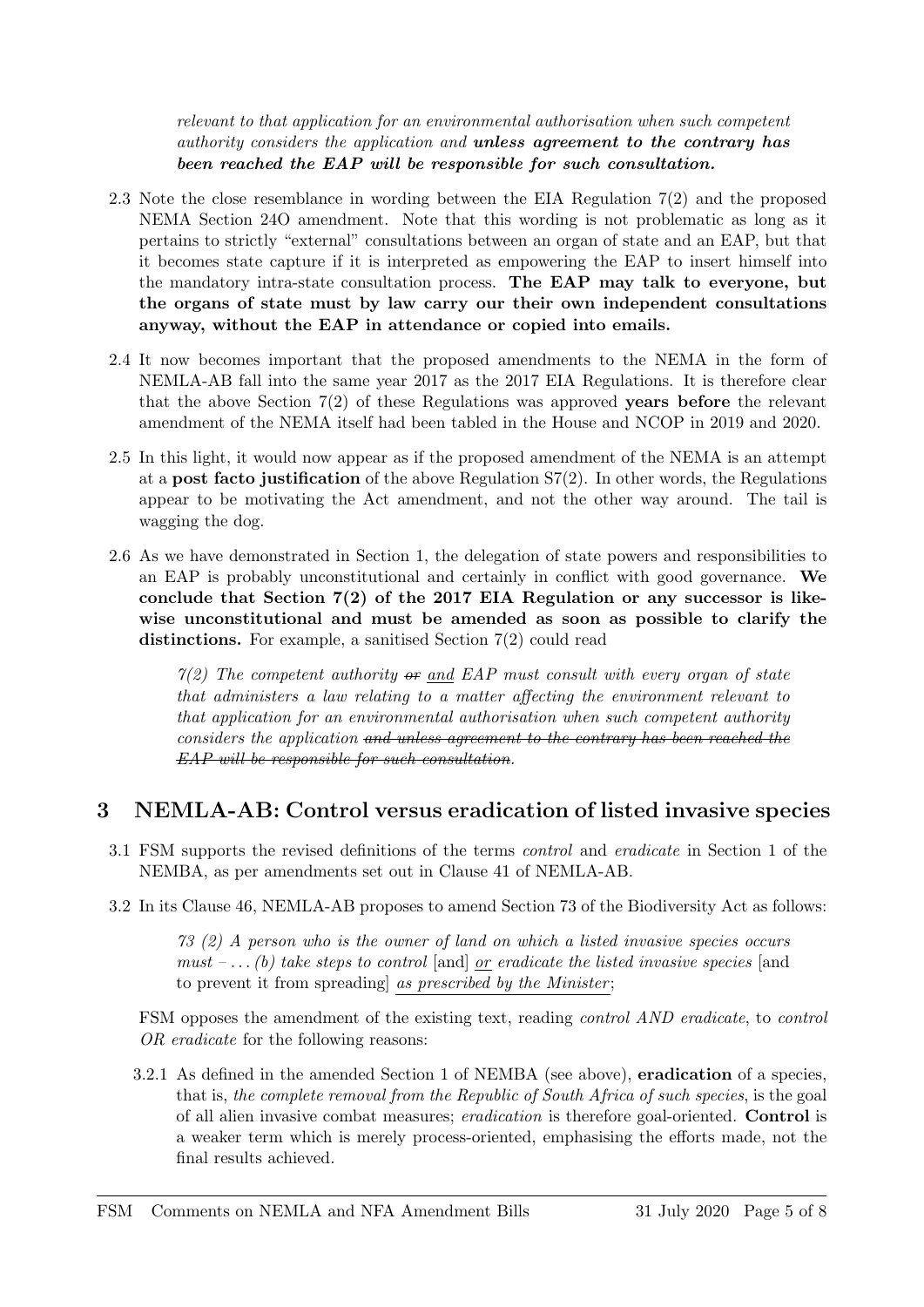- 3.2.2 Naturally the ultimate goal of eradication is hard to achieve. That does not, however, justify the substitution of effort or process for that goal. Colloquially, "It is not good enough just to try; you have to succeed." Control without aiming for eradication aims too low. Control therefore cannot be placed on an equal footing with eradication but must be subordinated to it.
- 3.2.3 The proposed amendment of Section  $73(2)(b)$  of the Biodiversity Act from the existing "control AND eradicate" to "control OR eradicate" would result in the unintended consequence of leading to cessation of efforts at eradication since eradication would no longer be required but optional.
- 3.2.4 Once eradication as a goal is no longer taken seriously, all efforts towards combatting listed invasive species are doomed to fail. Once incomplete control ceases, any residual specimens of an invasive species will simply multiply again. Such *control* would therefore have to be maintained forever, and the corresponding permanent fiscal burden would never cease. The proposed amendment would therefore in the long run sabotage the goal of eradication.
- 3.3 In its Clause 47, NEMLA-AB also proposes to amend the and by an or. In this Clause 47, the distinction is not all that important, since the prescribed methods will apply to both cases anyway, i.e. both to the goal and to the process. It would do no harm to keep the and rather than amend it to a meaningless or.

### 4 NEMLA-AB: Appeals against directives issued by municipal managers

- 4.1 The proposed amendment contained in Clause 34 of NEMLA-AB inserts, as elsewhere, the municipal manager of a local authority as empowered to issue directives in terms of NEMA Section 43. That seems fine. However, the amendment also specifies the *municipal council* as the appeal authority: see Lines 43, 46 and 49 on Page 21 of NEMLA-AB. FSM submits that most local authority councils do not have the capacity and are not equipped to act as appeal authorities in environmental appeal matters. Furthermore, due to the close working relationship between a municipal council and the corresponding hierarchy of officials, which include the directive authority (the Municipal Manager or his/her delegated official), Council does not have the necessary arms-length distance needed for independent adjudication of an environmental appeal.
- 4.2 FSM notes that municipal councils are not normally designated as appeal authorities in terms of other legislation.
- 4.3 FSM therefore proposes that the amendment proposed in Clause 34 of NEMLA-AB be modified to propose that reference to municipal council Section 43(8) of NEMA should not be inserted, so that the amended amendment would read as follows (compare to Lines 35–50 on Page 21 of NEMLA-AB). Text to be omitted from the amendment is shown as strikethrough text:

43(8) A person who receives a directive in terms of section 28(4) may lodge an appeal against the decision made by the Director-General or any person acting under his or her delegated authority, the Director-General of the department responsible for mineral resources or any person acting under his or her delegated authority, [or] the provincial head of department or any person acting under his or her delegated authority or the municipal manager of a municipality or any person acting under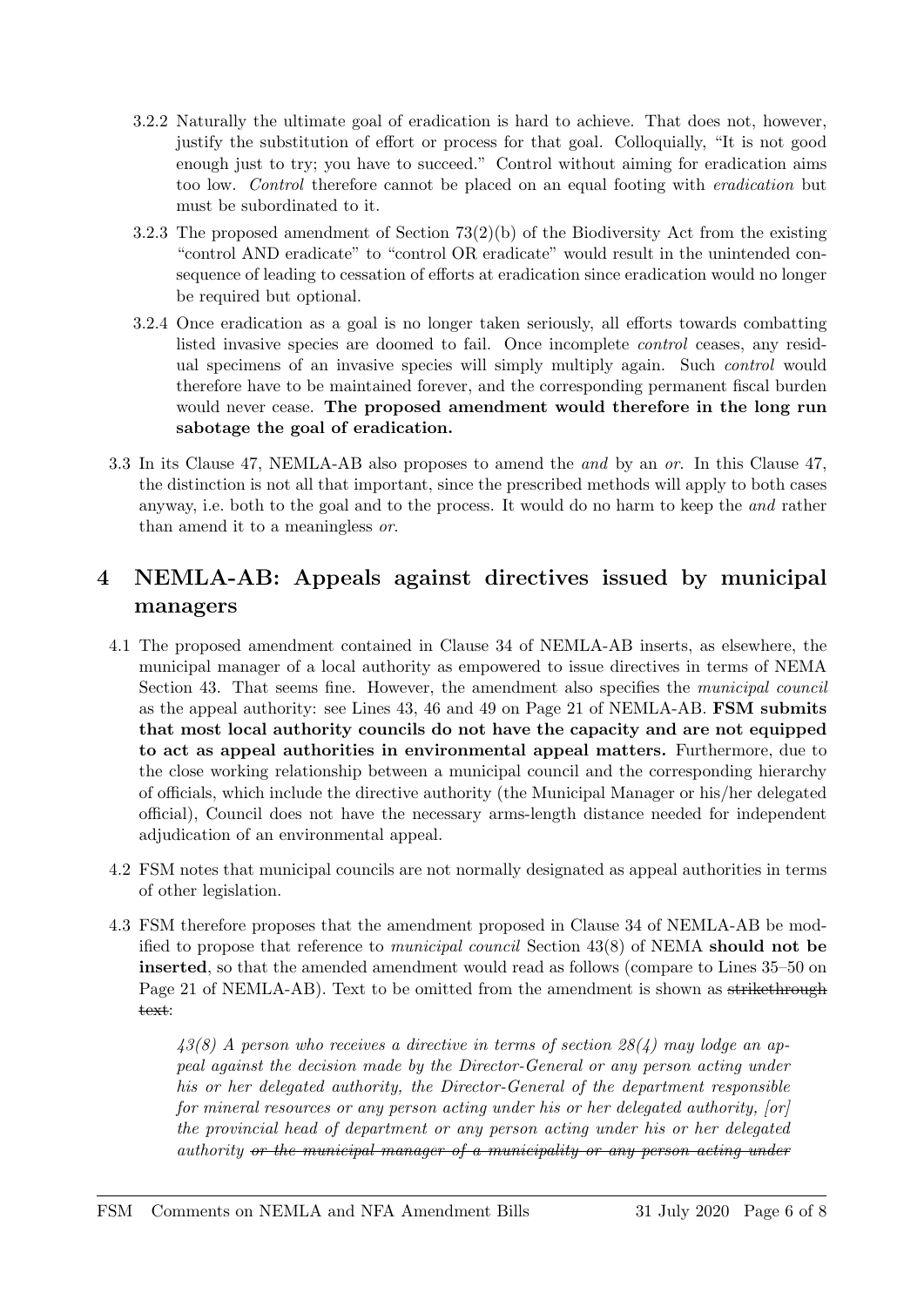his or her delegated authority, to the Minister, the Minister responsible for mineral resources  $[or]$ , the MEC or the municipal council, as the case may be, within thirty days of receipt of the directive, or within such longer period as the Minister, the Minister responsible for mineral resources [or], MEC or municipal council may determine.

43(9) [Notwithstanding] Despite subsection (7) [and], pending the finalisation of the appeal, the Minister, Minister responsible for mineral resources  $[or]$ , the MEC or municipal council, as the case may be, may, on application and on good cause shown, direct that (any part or provision of the directive not be suspended, but only strictly in exceptional circumstances and where there is an imminent threat to human health or the environment. $l -$ 

4.4 Instead of designating municipal councils as NEMA Section 43 appeal authorities, the above amendment should be extended by inserting a new Section 43(9A) with a text to the effect that

43(9A) In the case of appeals lodged against the decision made by the municipal manager of a municipality or any person acting under his or her delegated authority, the appeal authority shall be the MEC of the province within which the municipality is located.

#### 5 Comments on the NFA-AB

5.1 It is unclear why the new Section 2A set out in Clause 2 of the NFA-AB is necessary or what it should achieve. It reads

**Public trusteeship of nation's forestry resources:** (2A) The National Government, as the public trustee of the nation's forestry resources, acting through the Minister, must ensure that these resources, together with the land and related ecosystems which they inhabit, are protected, conserved, developed, regulated, managed, controlled and utilised in a sustainable and equitable manner, for the benefit of all persons and in accordance with the constitutional and developmental mandate of government.

- 5.1.1 The content of this proposed Section 2A duplicates principles already set out elsewhere in the NFA (eg Chapter 2).
- 5.1.2 It also juxtaposes possible actions (protected, conserved, developed, regulated, managed, controlled and utilised) which may be in conflict with each other without indicating on what basis such conflicts should be resolved. For example, a need to protect may conflict with a need to develop. Such conflicts are not resolved by the vague wording of Section 2A.
- 5.1.3 The generic power, responsibility and duty of National Government is already established, so the text The National Government ... must ensure ... is just repetition.
- 5.2 As the proposed Section 2A seems to serve no positive purpose, it should therefore be deleted.
- 5.3 The other amendments proposed in the NFA-AB seem reasonable and are supported.

#### 6 Some Support, but caveats on energy, minerals and mining

6.1 FSM is in support of many proposed amendments, but not all of them. Time does not permit more detailed comments on those amendments not explicitly addressed below.